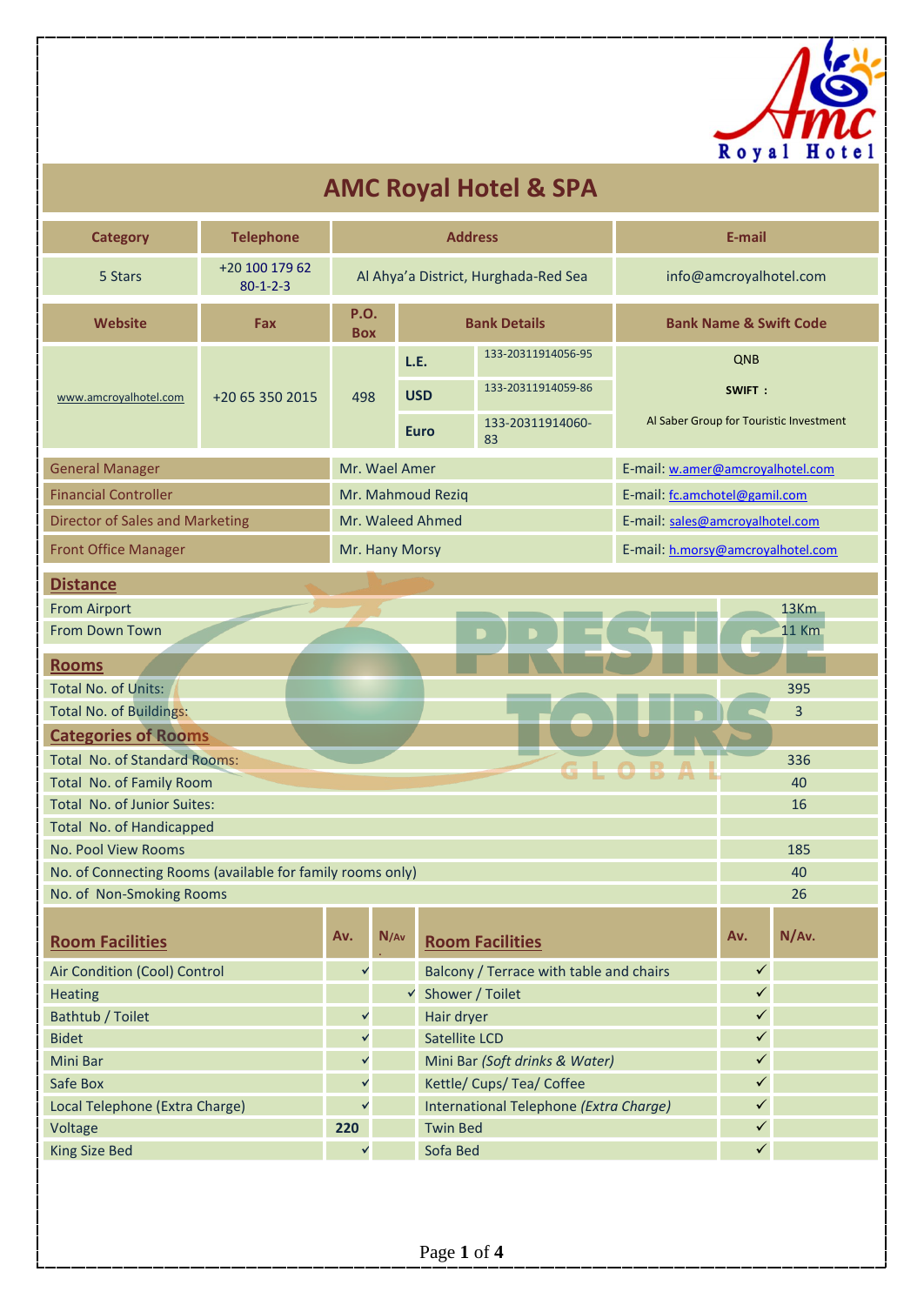

| $\checkmark$<br>$\checkmark$<br>Mini- aquapark (10:00-12:00; 14:00-16:00)<br>$\checkmark$<br>$\checkmark$<br>Safe Deposit Box (In Rooms Only)<br>$\checkmark$<br>WI-FI Internet in Lobby<br>$\checkmark$<br>$\checkmark$<br>$\checkmark$<br>WI-FI Internet Extra charge in rooms and all out lets<br>$\checkmark$<br>$\checkmark$<br><b>Shops</b><br>$\checkmark$<br>$\checkmark$<br><b>Private Pier</b><br>$\checkmark$<br>$\checkmark$<br>Laundry<br>$\checkmark$<br>$\checkmark$<br>Shuttle Bus to/from Airport<br>$\checkmark$<br>$\checkmark$<br>Shisha<br>$\checkmark$<br>$\checkmark$<br><b>Car Park</b><br>$\checkmark$<br>$\checkmark$<br><b>Car Rental</b><br>$\checkmark$<br>$\checkmark$<br>Doctor<br>$\checkmark$<br><b>Currency Exchange Service</b><br>$\checkmark$<br>Credit Cards (Visa, MasterCard)<br>$\checkmark$<br>$\checkmark$<br><b>Live Band</b><br>$\checkmark$<br>$\checkmark$<br><b>Animation Programs</b><br>$\checkmark$<br>$\checkmark$<br><b>Folkloric Shows</b><br>$\checkmark$<br>$\checkmark$<br>Mini aqua park<br>$\checkmark$<br>$\checkmark$<br><b>Gym Room</b><br>$\checkmark$<br>$\checkmark$<br>Sauna<br>$\checkmark$<br>$\checkmark$<br><b>Stem Bath</b><br>$\checkmark$<br>$\checkmark$<br>Massage<br>$\checkmark$<br>$\checkmark$<br><b>Billiard</b><br>$\checkmark$<br>$\checkmark$<br><b>Swimming Pool (Fresh Water-Heated)</b><br>$\checkmark$<br>$\checkmark$<br>Darts & Boccia<br>$\checkmark$<br>$\checkmark$<br><b>Table Tennis</b><br>$\checkmark$<br>Speed ball<br>$\checkmark$<br>$\checkmark$<br>$\checkmark$<br><b>Baby foot</b><br>$\checkmark$<br><b>Water Sports Center</b><br>$\checkmark$<br>$\checkmark$<br>$\checkmark$<br><b>Pedal Boat</b><br>$\checkmark$<br>$\checkmark$<br><b>Banana Boat</b><br>$\checkmark$<br>Windsurf<br>$\checkmark$<br>$\checkmark$<br>$\checkmark$<br><b>Diving</b><br>$\checkmark$<br>$\checkmark$<br><b>Snorkeling Equipment</b><br>$\checkmark$<br>Sun Beds (Beach & Pool)<br>$\checkmark$<br>$\checkmark$<br>$\checkmark$<br>Sun Shades (Beach & Pool)<br>$\checkmark$<br>$\checkmark$<br><b>Towels</b><br>$\checkmark$<br>$\checkmark$<br><b>Beach Volleyball Court</b> | <b>Hotel Facilities</b> | Av. | $N/Av$ . | Charge | <b>Free</b> |
|-------------------------------------------------------------------------------------------------------------------------------------------------------------------------------------------------------------------------------------------------------------------------------------------------------------------------------------------------------------------------------------------------------------------------------------------------------------------------------------------------------------------------------------------------------------------------------------------------------------------------------------------------------------------------------------------------------------------------------------------------------------------------------------------------------------------------------------------------------------------------------------------------------------------------------------------------------------------------------------------------------------------------------------------------------------------------------------------------------------------------------------------------------------------------------------------------------------------------------------------------------------------------------------------------------------------------------------------------------------------------------------------------------------------------------------------------------------------------------------------------------------------------------------------------------------------------------------------------------------------------------------------------------------------------------------------------------------------------------------------------------------------------------------------------------------------------------------------------------------------------------------------------------------------------------------------------------------------------------------------------------------------------------------------------------------------------------------------------------------------------------------------------------------------------|-------------------------|-----|----------|--------|-------------|
|                                                                                                                                                                                                                                                                                                                                                                                                                                                                                                                                                                                                                                                                                                                                                                                                                                                                                                                                                                                                                                                                                                                                                                                                                                                                                                                                                                                                                                                                                                                                                                                                                                                                                                                                                                                                                                                                                                                                                                                                                                                                                                                                                                         |                         |     |          |        |             |
|                                                                                                                                                                                                                                                                                                                                                                                                                                                                                                                                                                                                                                                                                                                                                                                                                                                                                                                                                                                                                                                                                                                                                                                                                                                                                                                                                                                                                                                                                                                                                                                                                                                                                                                                                                                                                                                                                                                                                                                                                                                                                                                                                                         |                         |     |          |        |             |
|                                                                                                                                                                                                                                                                                                                                                                                                                                                                                                                                                                                                                                                                                                                                                                                                                                                                                                                                                                                                                                                                                                                                                                                                                                                                                                                                                                                                                                                                                                                                                                                                                                                                                                                                                                                                                                                                                                                                                                                                                                                                                                                                                                         |                         |     |          |        |             |
|                                                                                                                                                                                                                                                                                                                                                                                                                                                                                                                                                                                                                                                                                                                                                                                                                                                                                                                                                                                                                                                                                                                                                                                                                                                                                                                                                                                                                                                                                                                                                                                                                                                                                                                                                                                                                                                                                                                                                                                                                                                                                                                                                                         |                         |     |          |        |             |
|                                                                                                                                                                                                                                                                                                                                                                                                                                                                                                                                                                                                                                                                                                                                                                                                                                                                                                                                                                                                                                                                                                                                                                                                                                                                                                                                                                                                                                                                                                                                                                                                                                                                                                                                                                                                                                                                                                                                                                                                                                                                                                                                                                         |                         |     |          |        |             |
|                                                                                                                                                                                                                                                                                                                                                                                                                                                                                                                                                                                                                                                                                                                                                                                                                                                                                                                                                                                                                                                                                                                                                                                                                                                                                                                                                                                                                                                                                                                                                                                                                                                                                                                                                                                                                                                                                                                                                                                                                                                                                                                                                                         |                         |     |          |        |             |
|                                                                                                                                                                                                                                                                                                                                                                                                                                                                                                                                                                                                                                                                                                                                                                                                                                                                                                                                                                                                                                                                                                                                                                                                                                                                                                                                                                                                                                                                                                                                                                                                                                                                                                                                                                                                                                                                                                                                                                                                                                                                                                                                                                         |                         |     |          |        |             |
|                                                                                                                                                                                                                                                                                                                                                                                                                                                                                                                                                                                                                                                                                                                                                                                                                                                                                                                                                                                                                                                                                                                                                                                                                                                                                                                                                                                                                                                                                                                                                                                                                                                                                                                                                                                                                                                                                                                                                                                                                                                                                                                                                                         |                         |     |          |        |             |
|                                                                                                                                                                                                                                                                                                                                                                                                                                                                                                                                                                                                                                                                                                                                                                                                                                                                                                                                                                                                                                                                                                                                                                                                                                                                                                                                                                                                                                                                                                                                                                                                                                                                                                                                                                                                                                                                                                                                                                                                                                                                                                                                                                         |                         |     |          |        |             |
|                                                                                                                                                                                                                                                                                                                                                                                                                                                                                                                                                                                                                                                                                                                                                                                                                                                                                                                                                                                                                                                                                                                                                                                                                                                                                                                                                                                                                                                                                                                                                                                                                                                                                                                                                                                                                                                                                                                                                                                                                                                                                                                                                                         |                         |     |          |        |             |
|                                                                                                                                                                                                                                                                                                                                                                                                                                                                                                                                                                                                                                                                                                                                                                                                                                                                                                                                                                                                                                                                                                                                                                                                                                                                                                                                                                                                                                                                                                                                                                                                                                                                                                                                                                                                                                                                                                                                                                                                                                                                                                                                                                         |                         |     |          |        |             |
|                                                                                                                                                                                                                                                                                                                                                                                                                                                                                                                                                                                                                                                                                                                                                                                                                                                                                                                                                                                                                                                                                                                                                                                                                                                                                                                                                                                                                                                                                                                                                                                                                                                                                                                                                                                                                                                                                                                                                                                                                                                                                                                                                                         |                         |     |          |        |             |
|                                                                                                                                                                                                                                                                                                                                                                                                                                                                                                                                                                                                                                                                                                                                                                                                                                                                                                                                                                                                                                                                                                                                                                                                                                                                                                                                                                                                                                                                                                                                                                                                                                                                                                                                                                                                                                                                                                                                                                                                                                                                                                                                                                         |                         |     |          |        |             |
|                                                                                                                                                                                                                                                                                                                                                                                                                                                                                                                                                                                                                                                                                                                                                                                                                                                                                                                                                                                                                                                                                                                                                                                                                                                                                                                                                                                                                                                                                                                                                                                                                                                                                                                                                                                                                                                                                                                                                                                                                                                                                                                                                                         |                         |     |          |        |             |
|                                                                                                                                                                                                                                                                                                                                                                                                                                                                                                                                                                                                                                                                                                                                                                                                                                                                                                                                                                                                                                                                                                                                                                                                                                                                                                                                                                                                                                                                                                                                                                                                                                                                                                                                                                                                                                                                                                                                                                                                                                                                                                                                                                         |                         |     |          |        |             |
|                                                                                                                                                                                                                                                                                                                                                                                                                                                                                                                                                                                                                                                                                                                                                                                                                                                                                                                                                                                                                                                                                                                                                                                                                                                                                                                                                                                                                                                                                                                                                                                                                                                                                                                                                                                                                                                                                                                                                                                                                                                                                                                                                                         |                         |     |          |        |             |
|                                                                                                                                                                                                                                                                                                                                                                                                                                                                                                                                                                                                                                                                                                                                                                                                                                                                                                                                                                                                                                                                                                                                                                                                                                                                                                                                                                                                                                                                                                                                                                                                                                                                                                                                                                                                                                                                                                                                                                                                                                                                                                                                                                         |                         |     |          |        |             |
|                                                                                                                                                                                                                                                                                                                                                                                                                                                                                                                                                                                                                                                                                                                                                                                                                                                                                                                                                                                                                                                                                                                                                                                                                                                                                                                                                                                                                                                                                                                                                                                                                                                                                                                                                                                                                                                                                                                                                                                                                                                                                                                                                                         |                         |     |          |        |             |
|                                                                                                                                                                                                                                                                                                                                                                                                                                                                                                                                                                                                                                                                                                                                                                                                                                                                                                                                                                                                                                                                                                                                                                                                                                                                                                                                                                                                                                                                                                                                                                                                                                                                                                                                                                                                                                                                                                                                                                                                                                                                                                                                                                         |                         |     |          |        |             |
|                                                                                                                                                                                                                                                                                                                                                                                                                                                                                                                                                                                                                                                                                                                                                                                                                                                                                                                                                                                                                                                                                                                                                                                                                                                                                                                                                                                                                                                                                                                                                                                                                                                                                                                                                                                                                                                                                                                                                                                                                                                                                                                                                                         |                         |     |          |        |             |
|                                                                                                                                                                                                                                                                                                                                                                                                                                                                                                                                                                                                                                                                                                                                                                                                                                                                                                                                                                                                                                                                                                                                                                                                                                                                                                                                                                                                                                                                                                                                                                                                                                                                                                                                                                                                                                                                                                                                                                                                                                                                                                                                                                         |                         |     |          |        |             |
|                                                                                                                                                                                                                                                                                                                                                                                                                                                                                                                                                                                                                                                                                                                                                                                                                                                                                                                                                                                                                                                                                                                                                                                                                                                                                                                                                                                                                                                                                                                                                                                                                                                                                                                                                                                                                                                                                                                                                                                                                                                                                                                                                                         |                         |     |          |        |             |
|                                                                                                                                                                                                                                                                                                                                                                                                                                                                                                                                                                                                                                                                                                                                                                                                                                                                                                                                                                                                                                                                                                                                                                                                                                                                                                                                                                                                                                                                                                                                                                                                                                                                                                                                                                                                                                                                                                                                                                                                                                                                                                                                                                         |                         |     |          |        |             |
|                                                                                                                                                                                                                                                                                                                                                                                                                                                                                                                                                                                                                                                                                                                                                                                                                                                                                                                                                                                                                                                                                                                                                                                                                                                                                                                                                                                                                                                                                                                                                                                                                                                                                                                                                                                                                                                                                                                                                                                                                                                                                                                                                                         |                         |     |          |        |             |
|                                                                                                                                                                                                                                                                                                                                                                                                                                                                                                                                                                                                                                                                                                                                                                                                                                                                                                                                                                                                                                                                                                                                                                                                                                                                                                                                                                                                                                                                                                                                                                                                                                                                                                                                                                                                                                                                                                                                                                                                                                                                                                                                                                         |                         |     |          |        |             |
|                                                                                                                                                                                                                                                                                                                                                                                                                                                                                                                                                                                                                                                                                                                                                                                                                                                                                                                                                                                                                                                                                                                                                                                                                                                                                                                                                                                                                                                                                                                                                                                                                                                                                                                                                                                                                                                                                                                                                                                                                                                                                                                                                                         |                         |     |          |        |             |
|                                                                                                                                                                                                                                                                                                                                                                                                                                                                                                                                                                                                                                                                                                                                                                                                                                                                                                                                                                                                                                                                                                                                                                                                                                                                                                                                                                                                                                                                                                                                                                                                                                                                                                                                                                                                                                                                                                                                                                                                                                                                                                                                                                         |                         |     |          |        |             |
|                                                                                                                                                                                                                                                                                                                                                                                                                                                                                                                                                                                                                                                                                                                                                                                                                                                                                                                                                                                                                                                                                                                                                                                                                                                                                                                                                                                                                                                                                                                                                                                                                                                                                                                                                                                                                                                                                                                                                                                                                                                                                                                                                                         |                         |     |          |        |             |
|                                                                                                                                                                                                                                                                                                                                                                                                                                                                                                                                                                                                                                                                                                                                                                                                                                                                                                                                                                                                                                                                                                                                                                                                                                                                                                                                                                                                                                                                                                                                                                                                                                                                                                                                                                                                                                                                                                                                                                                                                                                                                                                                                                         |                         |     |          |        |             |
|                                                                                                                                                                                                                                                                                                                                                                                                                                                                                                                                                                                                                                                                                                                                                                                                                                                                                                                                                                                                                                                                                                                                                                                                                                                                                                                                                                                                                                                                                                                                                                                                                                                                                                                                                                                                                                                                                                                                                                                                                                                                                                                                                                         |                         |     |          |        |             |
|                                                                                                                                                                                                                                                                                                                                                                                                                                                                                                                                                                                                                                                                                                                                                                                                                                                                                                                                                                                                                                                                                                                                                                                                                                                                                                                                                                                                                                                                                                                                                                                                                                                                                                                                                                                                                                                                                                                                                                                                                                                                                                                                                                         |                         |     |          |        |             |
|                                                                                                                                                                                                                                                                                                                                                                                                                                                                                                                                                                                                                                                                                                                                                                                                                                                                                                                                                                                                                                                                                                                                                                                                                                                                                                                                                                                                                                                                                                                                                                                                                                                                                                                                                                                                                                                                                                                                                                                                                                                                                                                                                                         |                         |     |          |        |             |
|                                                                                                                                                                                                                                                                                                                                                                                                                                                                                                                                                                                                                                                                                                                                                                                                                                                                                                                                                                                                                                                                                                                                                                                                                                                                                                                                                                                                                                                                                                                                                                                                                                                                                                                                                                                                                                                                                                                                                                                                                                                                                                                                                                         |                         |     |          |        |             |
|                                                                                                                                                                                                                                                                                                                                                                                                                                                                                                                                                                                                                                                                                                                                                                                                                                                                                                                                                                                                                                                                                                                                                                                                                                                                                                                                                                                                                                                                                                                                                                                                                                                                                                                                                                                                                                                                                                                                                                                                                                                                                                                                                                         |                         |     |          |        |             |
|                                                                                                                                                                                                                                                                                                                                                                                                                                                                                                                                                                                                                                                                                                                                                                                                                                                                                                                                                                                                                                                                                                                                                                                                                                                                                                                                                                                                                                                                                                                                                                                                                                                                                                                                                                                                                                                                                                                                                                                                                                                                                                                                                                         |                         |     |          |        |             |
|                                                                                                                                                                                                                                                                                                                                                                                                                                                                                                                                                                                                                                                                                                                                                                                                                                                                                                                                                                                                                                                                                                                                                                                                                                                                                                                                                                                                                                                                                                                                                                                                                                                                                                                                                                                                                                                                                                                                                                                                                                                                                                                                                                         |                         |     |          |        |             |
|                                                                                                                                                                                                                                                                                                                                                                                                                                                                                                                                                                                                                                                                                                                                                                                                                                                                                                                                                                                                                                                                                                                                                                                                                                                                                                                                                                                                                                                                                                                                                                                                                                                                                                                                                                                                                                                                                                                                                                                                                                                                                                                                                                         |                         |     |          |        |             |
|                                                                                                                                                                                                                                                                                                                                                                                                                                                                                                                                                                                                                                                                                                                                                                                                                                                                                                                                                                                                                                                                                                                                                                                                                                                                                                                                                                                                                                                                                                                                                                                                                                                                                                                                                                                                                                                                                                                                                                                                                                                                                                                                                                         |                         |     |          |        |             |
|                                                                                                                                                                                                                                                                                                                                                                                                                                                                                                                                                                                                                                                                                                                                                                                                                                                                                                                                                                                                                                                                                                                                                                                                                                                                                                                                                                                                                                                                                                                                                                                                                                                                                                                                                                                                                                                                                                                                                                                                                                                                                                                                                                         |                         |     |          |        |             |
|                                                                                                                                                                                                                                                                                                                                                                                                                                                                                                                                                                                                                                                                                                                                                                                                                                                                                                                                                                                                                                                                                                                                                                                                                                                                                                                                                                                                                                                                                                                                                                                                                                                                                                                                                                                                                                                                                                                                                                                                                                                                                                                                                                         |                         |     |          |        |             |
|                                                                                                                                                                                                                                                                                                                                                                                                                                                                                                                                                                                                                                                                                                                                                                                                                                                                                                                                                                                                                                                                                                                                                                                                                                                                                                                                                                                                                                                                                                                                                                                                                                                                                                                                                                                                                                                                                                                                                                                                                                                                                                                                                                         |                         |     |          |        |             |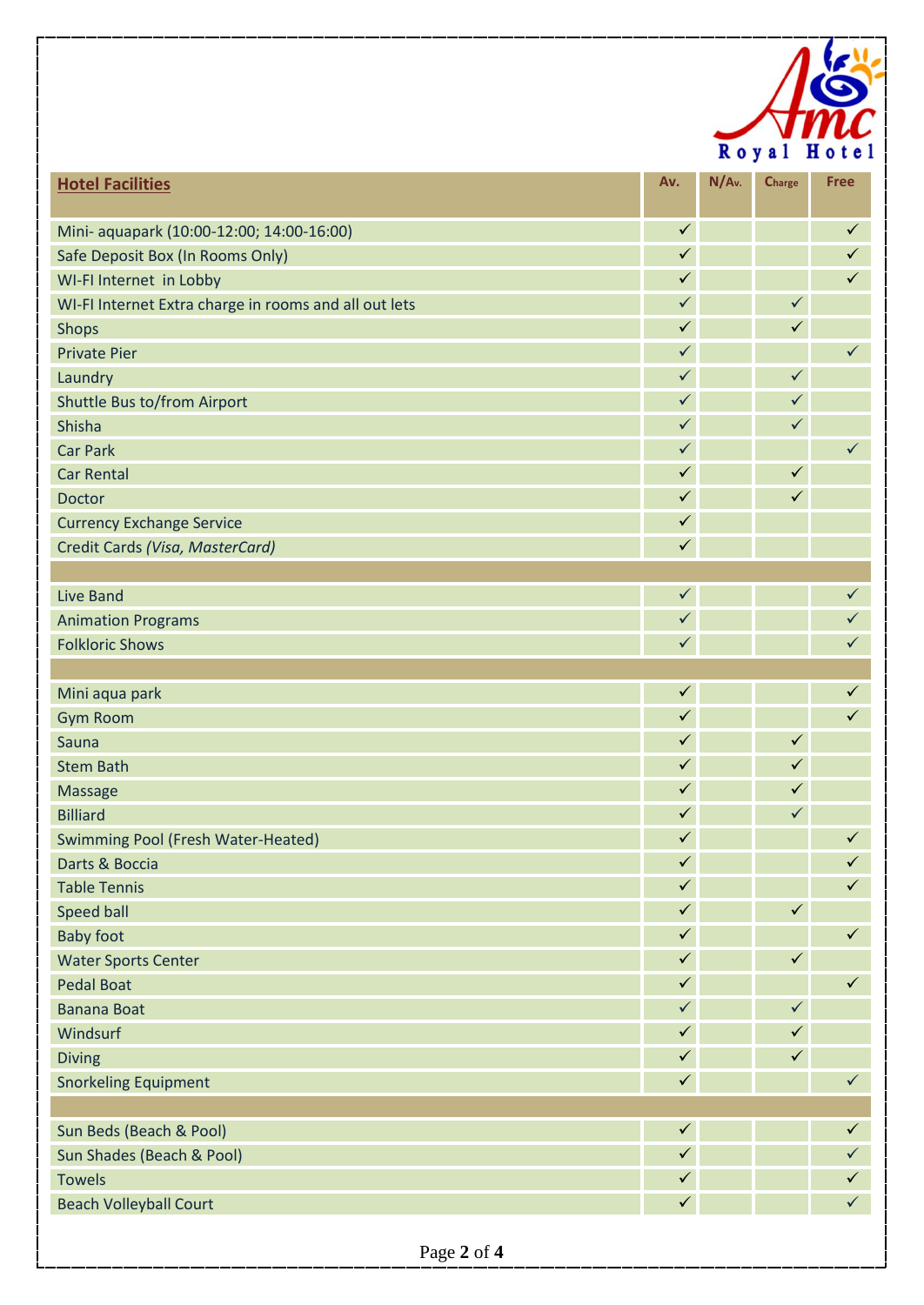

| <b>Food &amp; Beverage facilities</b>                                                                                                                       | Av.          | N/Av. | Charge       | Free         | <b>Kids Facilities</b>                                    | Av.          | N/Av.        | Charge       | <b>Free</b>  |
|-------------------------------------------------------------------------------------------------------------------------------------------------------------|--------------|-------|--------------|--------------|-----------------------------------------------------------|--------------|--------------|--------------|--------------|
| <b>Bar</b>                                                                                                                                                  |              |       |              | $\checkmark$ | <b>Kids Club</b>                                          |              |              |              | $\checkmark$ |
| <b>Snack Bar</b>                                                                                                                                            |              |       |              |              | <b>Kids Pool</b>                                          |              |              |              | $\checkmark$ |
| <b>Breakfast Buffet</b>                                                                                                                                     |              |       |              |              | <b>Kids Animation</b>                                     |              |              |              | $\checkmark$ |
| Lunch Buffet                                                                                                                                                |              |       |              |              | <b>Kids Menu</b>                                          |              |              |              | $\checkmark$ |
| <b>Dinner Buffet</b>                                                                                                                                        |              |       |              |              | <b>Kids Restaurant Seat</b>                               |              |              |              | $\checkmark$ |
| <b>Specialty Restaurant</b>                                                                                                                                 | $\checkmark$ |       | ✓            |              | <b>Baby Cot</b>                                           | $\checkmark$ |              |              | $\checkmark$ |
| Specialty A La Carte Menu in<br>Cesar restaurant (Sea food -<br>extra charged; Teppanyaki<br>corner - extra charged; Italian<br>restaurant - All inclusive) | ✓            |       | $\checkmark$ |              | <b>Baby Sitting</b><br>(Prior Reservation is<br>Required) |              | $\checkmark$ |              |              |
| <b>Room Service</b>                                                                                                                                         |              | ✓     |              |              | <b>TV Channels</b>                                        |              |              | Av.          | N/Av.        |
| Discotheque                                                                                                                                                 | ✓            |       |              | $\checkmark$ | <b>Arabic Channels</b>                                    |              |              | $\checkmark$ |              |
| <b>Oriental Corner</b>                                                                                                                                      |              |       |              |              | <b>English Channels</b>                                   |              |              | $\checkmark$ |              |
| <b>Meeting Room</b>                                                                                                                                         |              |       |              |              | <b>French Channels</b>                                    |              |              | $\checkmark$ |              |
| <b>Total No. Of Restaurant</b>                                                                                                                              |              |       |              | 3            | <b>German Channels</b>                                    |              |              | $\checkmark$ |              |
|                                                                                                                                                             |              |       |              |              | <b>Russian Channels</b>                                   |              |              | $\checkmark$ |              |
|                                                                                                                                                             |              |       |              |              | <b>Polish Channels</b>                                    |              |              | $\checkmark$ |              |

## **Food & Beverage Schedule**

| Meal             | Outlet<br><b>Name</b>                 | <b>Working Hours</b> |          | Operation<br>days | Location                       | Service                   | All<br><b>Inclusive</b> | Entertainment      |  |  |  |
|------------------|---------------------------------------|----------------------|----------|-------------------|--------------------------------|---------------------------|-------------------------|--------------------|--|--|--|
|                  |                                       | from<br>To           |          |                   |                                |                           |                         |                    |  |  |  |
| <b>Breakfast</b> | (Blue<br>Lagoon)<br>Main Rest.        | 05:00 AM             | 07:00 AM | Daily             | <b>Main</b><br><b>Building</b> | continental               | All<br><b>Inclusive</b> | <b>House Music</b> |  |  |  |
|                  | (Blue<br>Lagoon)<br><b>Main Rest</b>  | 07:00 AM             | 10:00 AM | Daily             | <b>Main</b><br><b>Building</b> | <b>Buffet</b>             | All<br><b>Inclusive</b> | <b>House Music</b> |  |  |  |
|                  | (Sphinx Bar)<br><b>Lobby Bar</b>      | 10:00 AM             | 01:00 AM | Daily             | Lobby                          | <b>Drinks</b>             | All<br><b>Inclusive</b> | House Music -      |  |  |  |
|                  | (Palm Island<br>Bar)                  | 10:00 AM             | 05:00 PM | Daily             | <b>Beach</b>                   | <b>Drinks</b>             | All<br><b>Inclusive</b> | House Music -      |  |  |  |
|                  | (Daiquiri)<br>Pool Bar                | 10:00 AM             | 05:00 PM | Daily             | <b>Pool Side</b>               | <b>Drinks</b>             | All<br><b>Inclusive</b> | Animation          |  |  |  |
| Lunch            | (Blue<br>Lagoon)<br><b>Main Rest</b>  | 01:00 PM             | 03:30 PM | Daily             | <b>Main</b><br><b>Building</b> | <b>Buffet</b>             | All<br>Inclusive        | House Music -      |  |  |  |
|                  | (Palm<br>Island)<br><b>Beach Rest</b> | 02:00 PM             | 05:00 PM | Daily             | <b>Beach</b>                   | Snacks &<br>grilled       | All<br><b>Inclusive</b> | House Music -      |  |  |  |
|                  | (Sphinx Bar)<br>Lobby Bar             | 10:30 AM             | 05:00 PM | Daily             | Lobby                          | French<br><b>Pastries</b> | All<br><b>Inclusive</b> | House Music -      |  |  |  |
| Page 3 of 4      |                                       |                      |          |                   |                                |                           |                         |                    |  |  |  |